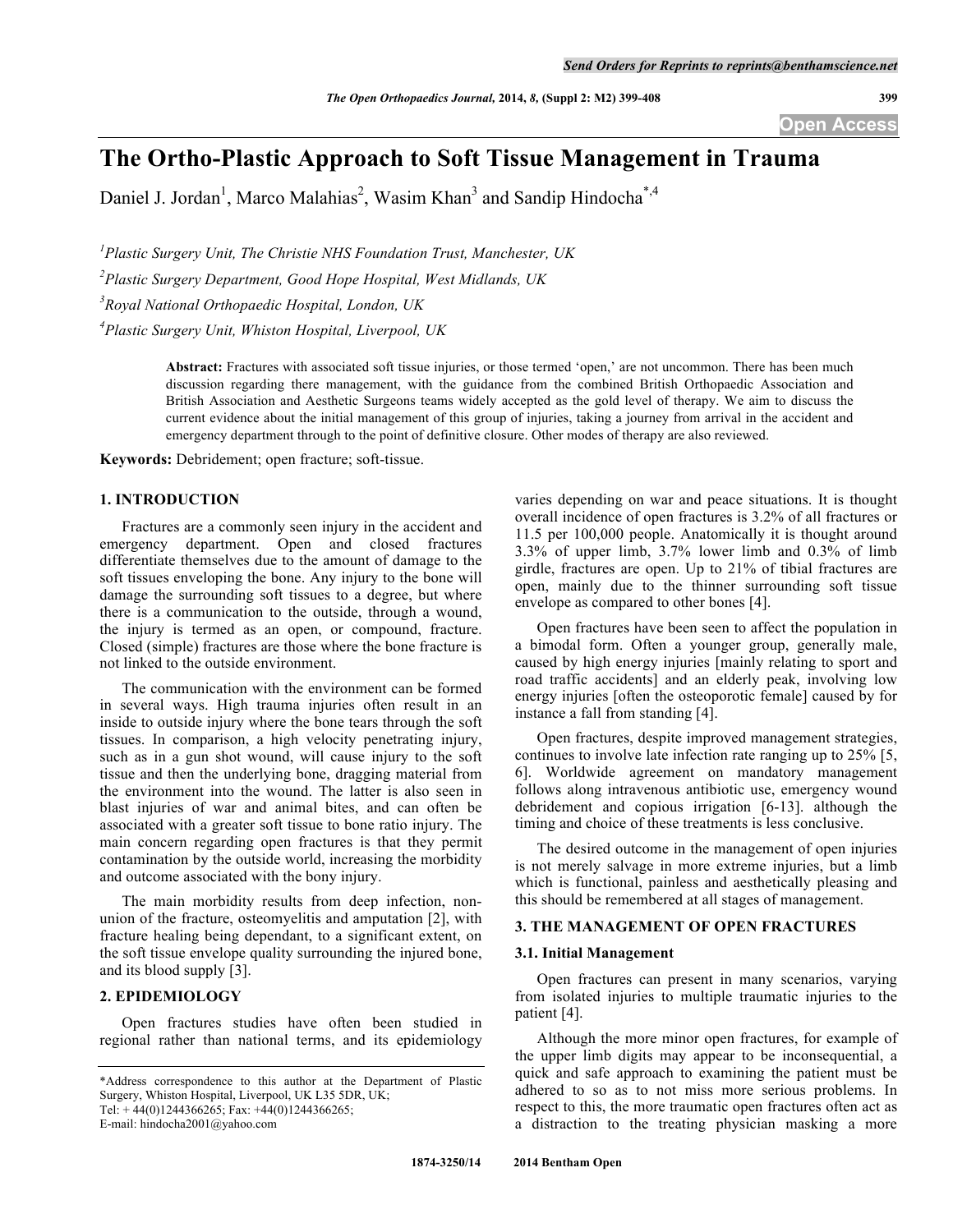immediate threat to both the unconscious and conscious patient. For this reason, the internationally recognised Advanced Trauma Life Support (ATLS) protocols [14] are best adhered to [1].

The first aspect of the ATLS principles is to stabilise the cervical spine and assess the airway. The unconfused patient that walks in with an open injury to the arm usually allows these areas to be considered without formal need, as well as hinting to an adequate breathing and circulatory state. In more severe or multiple trauma cases these areas must be assessed in order and treated appropriately. Radiological scans at this time should be undertaken and include any joints above and below any queried bony injuries [1].

Preliminary assessment of open fracture/s may be commenced once life threatening injuries have been managed appropriately. Initial splinting of the fracture will help with both haemorrhage and pain relief, but prior to this the wound should be examined and the limb status documented [1]. The wound should be examined in a careful and systematic approach, noting size, approximate depth and any active bleeding. This includes a circumferential assessment of the limbs as the soft tissue injury may be initially hidden from sight. Concerns at this time regarding distal vascularity should be addressed early in the therapy. Sensation and motor function should also be grossly examined as to confirm injury pre or post therapy, but often nerves are highly tolerant of stretching injuries and there viability is often unaltered [15, 16].

Direct pressure, and as a last resort, application of a tourniquet usually resolves gross bleeding, but its use is currently only indicated in lethal haemorrhage [17].

At this stage, guidance suggests only gross contamination should be removed and if able to, photography of the wound for records [1]. Finally dressing of the wound ought to take place. Photography of the wound allows easy review of the wound without causing further distress to the patient with repeated dressing changes.

There is currently debate regarding the optimum dressing to cover the wound, with the main debate involving the addition of a povidone-iodine or antibacterial dressing or a simple saline soaked gauze alternative. The former, although with the aim of reducing any present and potential bacterial load [18], has been stated as being a potential source of further soft tissue and cell damage due to the cytotoxic properties of the soak [19]. Rogers *et al*. [20] showed no statistical difference in infection rate between saline and povidone-iodine based dressings, and so at present saline is suggested in guidelines by the BOA/BAPRAS [1].

After gross contamination is removed from the wound, provisional cleaning of the wound with both exploration and irrigation should not be undertaken unless done so by the orthopaedic or plastic teams involved [1]. Antibiotic administration should start as early as possible with appropriate tetanus prophylaxis administered. In the next part, we aim to discuss the current evidence for the above guidance as well as the key steps in the initial debridement process.

Once the patient is stable, and the open fracture is stabilised with appropriate splinting helping to ease both

haemorrhage and pain, the management of the wound can take priority. As stated the current guidance is that the next stage of management is early wound debridement and this needs to be preferably undertaken at a specialist centre if in respect to soft tissues, there is any query regarding tension free closure of the wound, muscular or vascular injury and degloving-type injuries [1].

#### **4. WOUND MANAGEMENT**

The key parts of wound management involve firstly grading or attempting to classify the wound to assess the degree of surgical input, and by what teams is required. End morbidity studies have shown that the key factors in wound management involve antibiotics and surgical debridement, the latter involving timing, irrigation of the wound and actual surgical technique. These areas will now be discussed.

#### **4.1. Wound Assessment and Classification**

Open fractures are common injuries, and often will present to a hospital where the definitive management is unable to be performed. For this reason, classification of the injury is needed for a concise, reproducible and comparable description of the wound that can be explained to the specialist unit most often over the phone. This classification should also be simple to perform, accurate as well as helping both the initial and specialist unit decide a management plan, based on predictive outcomes related to the injury's score. There are multiple classification systems in use for open fractures but since 1976 one system [13] has been felt to be the most simple and reproducible system available. The Gustilo and Anderson classification also suitably predicts prognostic outcome of the injury, taking into account the bone and soft tissue injuries as well as contamination of the wound. The system was based on diaphyseal long bone injuries and so is less functional for metaphyseal, intraarticular, as well as small bone injuries. The Gustilo and Anderson grading system unfortunately has been questioned as to whether it gives poor inter-observer reliability but as stated is the current mainstay of classification [1, 21, 22]. Gustilo modified his scale further in 1984 to take into account the bone exposure and consequent soft tissue coverage as well as vascular injury of the more severe grade III injuries and the scale is shown in Table **1** [6].

The Gustilo classification system must be used with adjuncts of information given. These include the mechanism and force involved in the injury, and other concomitant injuries or co-morbidities [23].

As well as the Gustilo and Anderson classification, many other indexes have been designed to firstly categorize the injury, and also predict whether or not salvage of the limb is feasible.

Other systems in use for the grading of an injury include the Tscherne Classification, which later evolved to form the Hannover Fracture Scale. Likewise the AO classification is used to describe the degree of bony and soft tissue injury and may be more useful for audit and data collection as it is a more comprehensive scale [1, 24].

The Byrd -Spicer classification is another les used scale [25]. It has a large degree of inter-observer variance, but scores include the force of energy and any presence of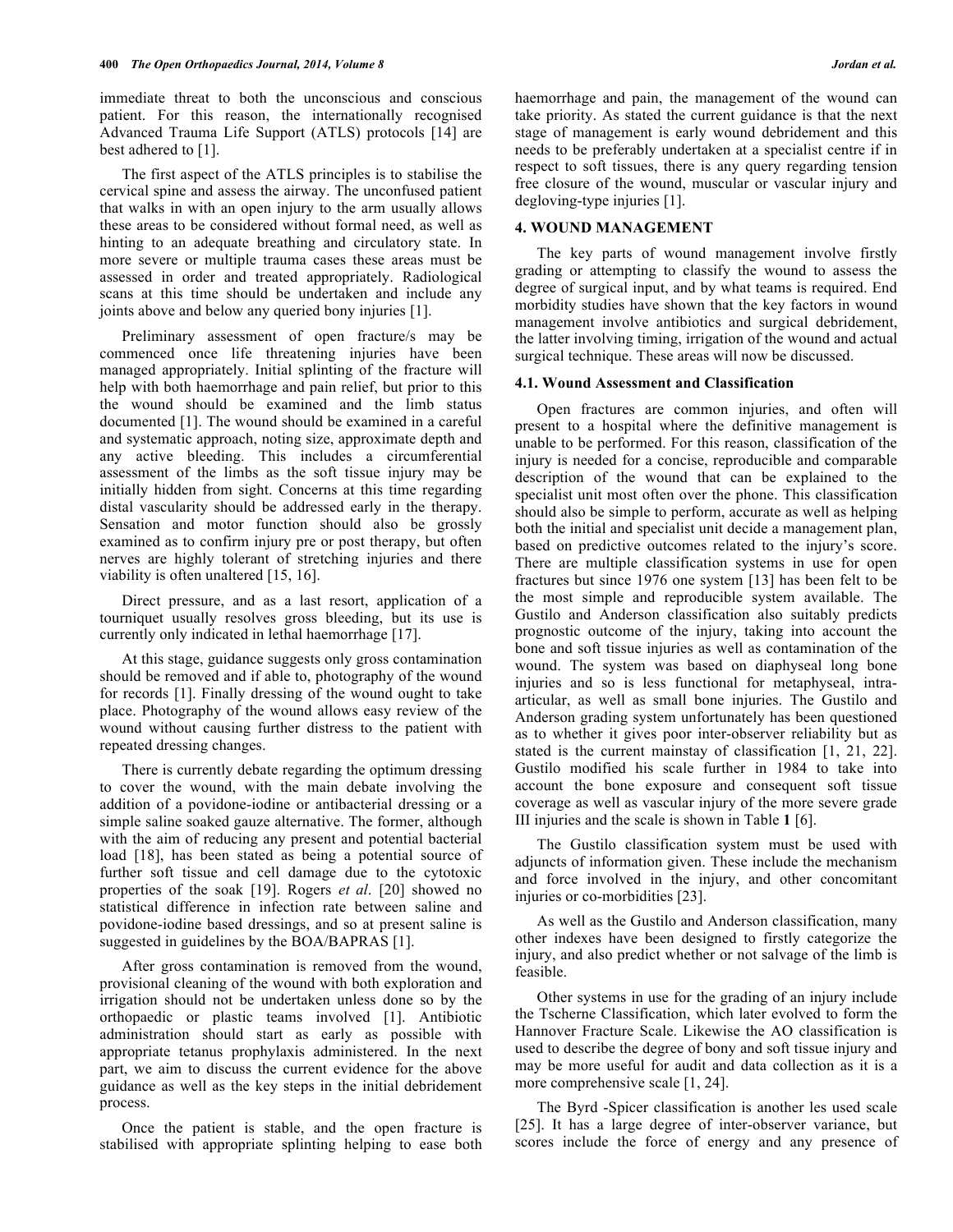#### **Table 1. Gustilo-Anderson classification of open fracture injuries.**

| <b>Gustilo Type</b> | <b>Definition</b>                                                                                                                                                                                                                                                                                                                                        |  |
|---------------------|----------------------------------------------------------------------------------------------------------------------------------------------------------------------------------------------------------------------------------------------------------------------------------------------------------------------------------------------------------|--|
|                     | Open simple fracture, Clean wound, Wound <1cm in length                                                                                                                                                                                                                                                                                                  |  |
| П                   | Open simple fracture, Wound >1cm in length without extensive tissue damage including flaps or avulsion type injury                                                                                                                                                                                                                                       |  |
| Ш                   | High energy injuries resulting in Open segmental/multi-fragmental fracture or bone loss associated with extensive soft tissue laceration,<br>damage or loss. This includes severely contaminated wounds, including farmyard related, any vascular involvement, severe crush<br>injuries and fractures that have been open for over 8 hours pre-treatment |  |
| ШA                  | As above with adequate periosteal coverage of the fractured bone despite soft tissue damage/loss                                                                                                                                                                                                                                                         |  |
| <b>IIIB</b>         | As above with extensive tissue loss and periosteal stripping. Associated with massive contamination                                                                                                                                                                                                                                                      |  |
| <b>IIIC</b>         | As above associated with an arterial injury requiring repair irrespective of degree of soft tissue injury                                                                                                                                                                                                                                                |  |

devitalised tissue, although it is more vascular injury weighted.

Salvage of more serious injuries, avoiding amputation both early and late, has caused several classifications to be suggested. The majority of these are based on battlefield injuries. Unfortunately each has their own positives and flaws ranging from complexity, reproducibility and predictive outcome [23].

Regarding the need for early or late amputation of the limb, several scores have been designed to assess the benefit of limb salvage *versus* amputation and include the MESI, MESS, PSI, LSI and NISSSA indexes (Table **2**).

Bosse *et al.* [26] examined the usefulness of the above scores as well as the Hanover fracture scale and found all lack sensitivity, with the MESS appearing to have a reasonable specificity in limb salvage. They found lower

| <b>Score</b>  | Unabbreviated                         | <b>Main Indices for Scoring</b>                                                                                                                                                                                                                             | <b>Predictive Outcome [26]</b>       |
|---------------|---------------------------------------|-------------------------------------------------------------------------------------------------------------------------------------------------------------------------------------------------------------------------------------------------------------|--------------------------------------|
| <b>MESI</b>   | Mangled Extremity Syndrome Index [27] | Injury Severity Score (ISS)<br>$\bullet$<br>Tegmentum Injury<br>$\bullet$<br>Vascular Injury<br>$\bullet$<br>Fracture Type<br>$\bullet$<br><b>Bone Loss</b><br>$\bullet$<br>Wait Time<br>$\bullet$<br>Age<br>$\bullet$<br>Pre-existent Disease<br>$\bullet$ | $>20$ = amputation                   |
| <b>MESS</b>   | Mangled Extremity Severity Score [28] | Type injury<br>$\bullet$<br>Limb ischemia<br>$\bullet$<br>Presence of shock<br>$\bullet$<br>Age<br>$\bullet$<br>Score is doubled for Ischaemia $> 6$ hours<br>$\bullet$                                                                                     | >7 amputation [29]                   |
| <b>PSI</b>    | Predictive Salvage Index [30]         | Level of arterial injury<br>$\bullet$<br>Degree of bone injury<br>$\bullet$<br>Degree of muscle injury<br>$\bullet$<br>Interval from injury until arrival in operation room<br>$\bullet$                                                                    | >8 amputation                        |
| <b>LSI</b>    | Limb Salvage Index [31]               | Artery injury<br>$\bullet$<br>Nerve Injury<br>$\bullet$<br>Bone Injury<br>$\bullet$<br>Skin Injury<br>$\bullet$<br>Muscle Injury<br>$\bullet$<br>Deep Vein Injury<br>$\bullet$<br>Warm Ischaemia Time<br>$\bullet$                                          | >6 likely amputation                 |
| <b>NISSSA</b> | See Indices [initialled] [32]         | Nerve injury<br>$\bullet$<br>Ischemia<br>$\bullet$<br>Soft tissue contamination<br>$\bullet$<br>Skeletal injury<br>$\bullet$<br>Shock<br>$\bullet$<br>Age                                                                                                   | $\leq$ 7 salvage and $>$ 11 amputate |

#### **Table 2. Open fracture injury scores.**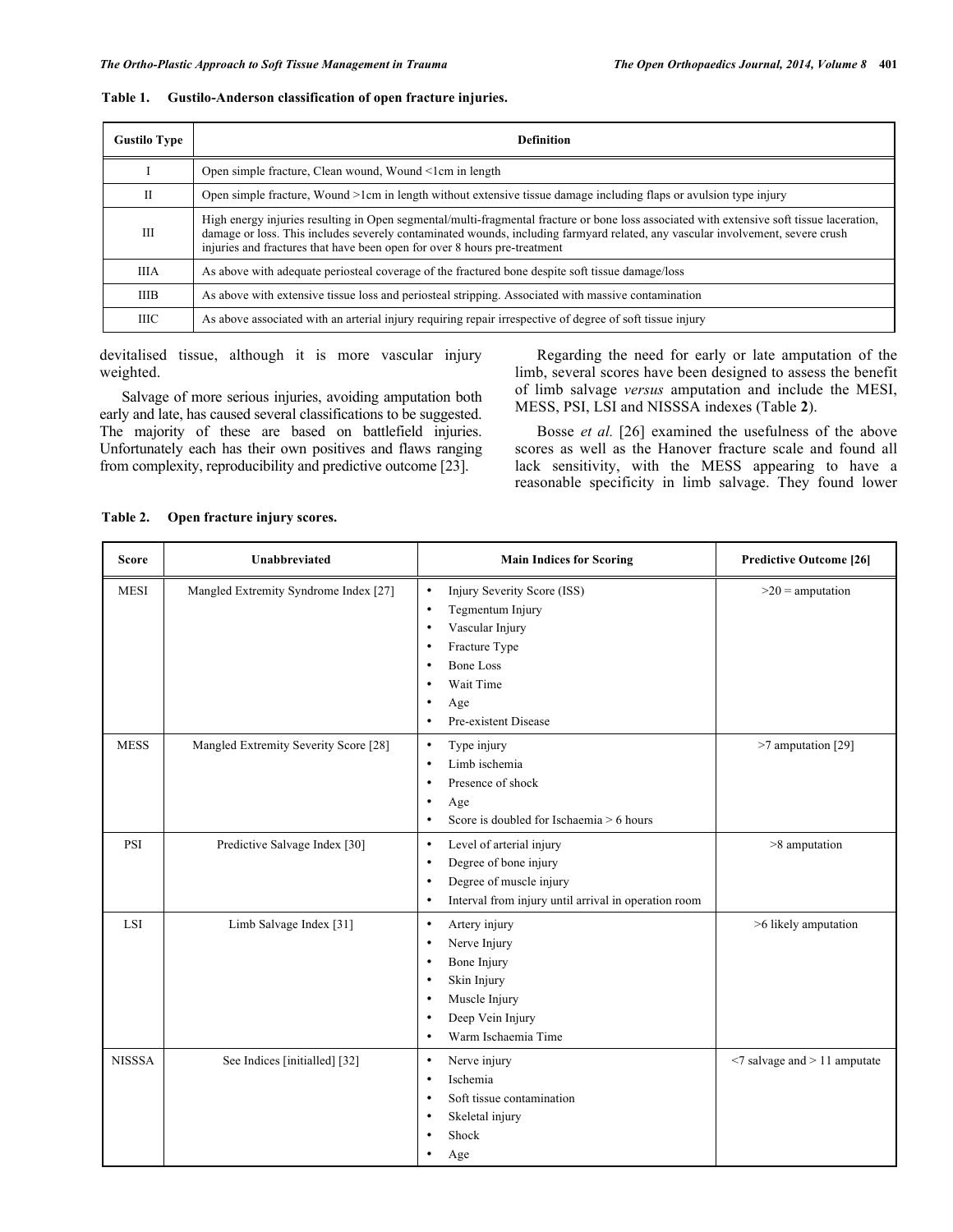numbers correlated well with salvage, but that higher numbers should not equal amputation. These scores do allow the categorisation of injuries, as no two are identical, and should be used in aiding clinical judgement rather than being a set decision making tool. Ultimately, the patient must be assessed in terms of an individual with personal, psychological and social circumstances as well as their critical physical needs being considered.

There is also some debate whether the classification of an open wound should be done post debridement, [33] and also whether the amount of tissue contamination should be taken into account, especially as this and the size of the wound do not always correlate. These debates are the reason for the numerous attempts to classify all wounds into groups, and these should really only be used for guidance rather than the rule. BOA/BAPRAS guidance states post debridement assessment for wound grading [1].

In this paper injuries will be talked about in terms of Gustilo's classification unless stated.

#### **4.2. Antibiotic Use**

The choice of antibiotic has been under debate since studies into open fractures began.

Debate ranges from choice of antibiotic, the way it is administered and even to whether or not antibiotics are even indicated in the first instance.

It is however, well established that antibiotic use is a requirement in the open fracture [1, 6, 13, 34].

Initially the antibiotic regime was given as prophylaxis as injury to the soft tissue envelope of the bone pre-disposes to both wound infection as well as late osteomyelitis, although the higher rates of infection seen in these injuries without antibiotics means it is now thought of as therapeutic [34]. Excision of non viable bone and soft tissues allows any source of bacteria to be removed and aided by the high vascularity of bone allows systemic administration to reach the area and thus be a suitable choice. It is generally accepted that a combination of debridement and antibiotics, as opposed to either one course on its own reduces the risk of future complications. Both these therapies also appear to be only of benefit while there is still non-viable tissue and until the normal fracture healing process has begun, and so serial debridement may be required.

It has been shown that open fractures managed only by debridement may result in infection rates as high as 13.9%, while the addition of antibiotics reduces this rate to 2.3% [34].

A Cochrane study suggested the role of prophylactic antibiotics in reducing infection rates by 59% [35].

The wound can be contaminated at the time of injury, particularly in outside to inside injuries, as well as whilst in the hospital, with Cooney *et al.* showing close ties with the bacterial cultures taken from both the patients nose or skin as well as that from the air surrounding the wound [36, 37]. Despite this, pre-debridement cultures do not appear to correlate with either later infections of the wound or systemic sepsis [5] and this association only mildly improves with post debridement cultures [38]. The general consensus is that if a wound appears infected, then at this point there is a higher prediction of link to quantitative positive culture results [39, 40]. It has been seen that there is no correlation between the time elapsed between injury and debridement and quantitative bacterial counts [39, 41, 42].

Studies have shown benefits of antibiotic therapy in open fractures, when compared to administration of a normal saline placebo [43]. Gustilo [44] also pointed to a mixture of gram positive, gram negative and mixed bacterial growths from these injuries on arrival of the patient to hospital.

The cephalosporin family has long been the source of antibiotics in the treatment of open fractures due to their good broad spectrum activity against both gram positive and negative organisms. Bischoff *et al.* [45] showed that Cefuroxime was secreted into open fracture wounds increasing the antibacterial activity of the wound secretion, and that this reached a highest peak 4 hours after intravenous administration. This, alongside the paper by Gustilo [44] showing cephalosporin's administered within 3 hours reduced morbidity, points towards the use of antibiotics early in the management of these injuries.

In addition to this the use of a local, or topical, antibiotic therapy has been researched. Neomycin, Bacitracin and Polymyxin have all been assessed with varying benefits suggested, and often only in animal studies [46-49].

An 'antibiotic bead pouch' appears to aid reduction of the bacterial load of the wound, as well as reducing consequent infection rates and osteomyelitis [50-53].

Aminoglycoside impregnated Polymethylmethacrylate (PMMA) beads appear to be the most researched in this field. The benefits of the beads include stopping the regrowth of soft tissue interposing the bone ends as well as creating a space in the healing envelope for later bone grafting/management. As well as this it reduces any systemic toxicity, and reduces secondary wound contamination [54]. And these are now recognised as a useful adjunct in the open fracture therapy, especially in higher grade injuries where bone loss is significant [1].

Studies have equally shown that Type I and II injuries require one pre and two post surgery doses of antibiotic (in this case Cephalosporins again) due to mainly gram positive infection, whilst grade III benefit from a longer course, 48- 72 hours post definitive soft tissue coverage, due to an increased incidence of gram negative organisms [55]. The addition of Penicillin G as a third antimicrobial agent is highly recommended for open fractures which have been exposed to soil or a farm environment and in injuries with a considerable crush component or vascular compromise] [56, 57].

Several doses of Teicoplanin has also been shown to help reduce the incidence of infection following open fractures, although results seem to be mainly beneficial in soft tissue injuries with Type II fractures, and the study did not include grade III injuries [58].

Longer courses of antibiotics have not been shown to aid benefit, and especially once definitive coverage of the injury has taken place [13, 56, 59-62].

More recent studies have shown that in grade IIIB infections, the benefit of a one off dose of Teicoplanin and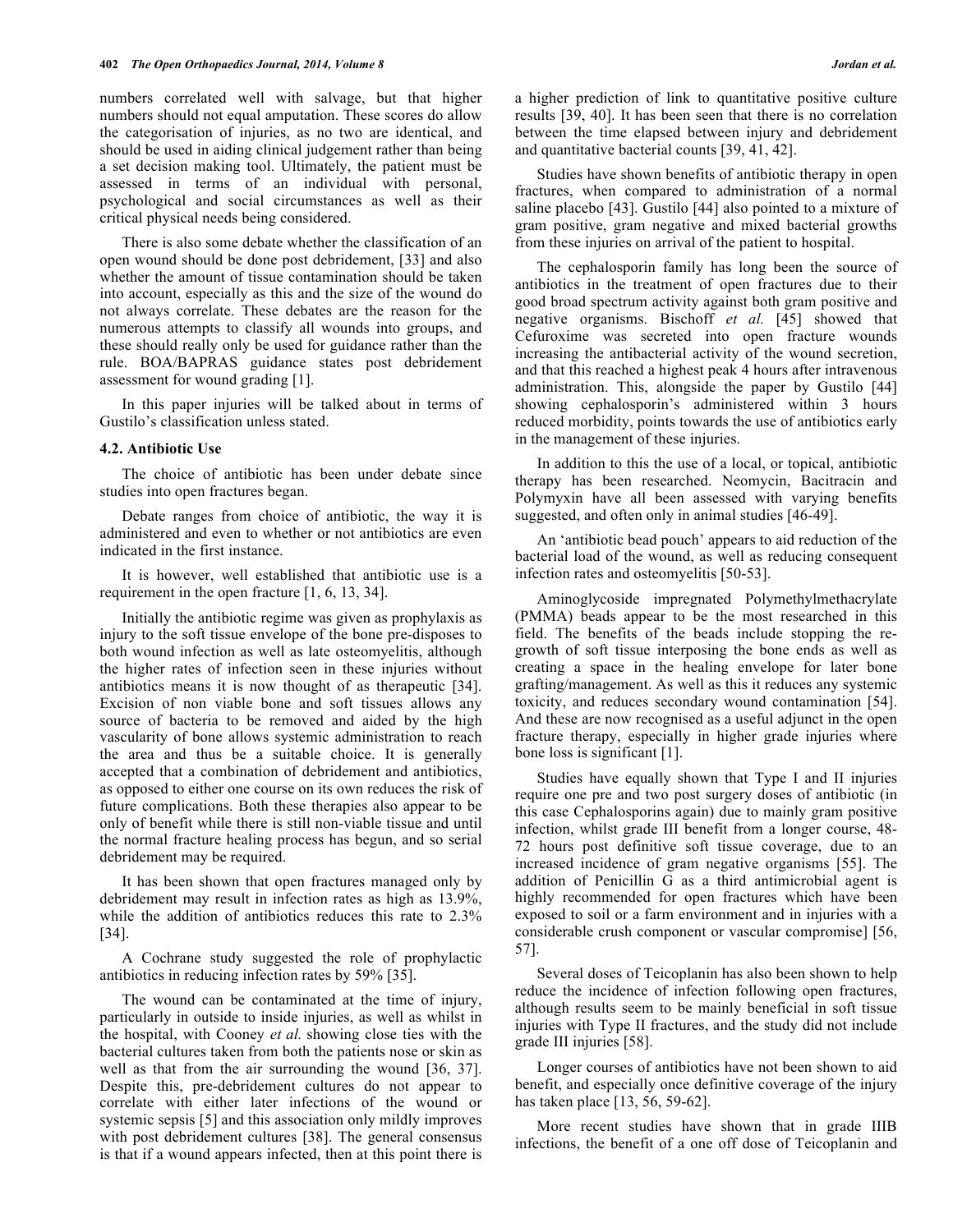Gentamycin at the time of definitive soft tissue closure would help reduce the risk of future deep surgical site infection. The reason behind this being the increase of nosocomial organisms present at wound closure as opposed to skin flora, present at time of injury, which are covered by the more broad-spectrum antibiotics [63].

The amount of soft tissue injury does appear to correlate with the infection rates of the wound, and so higher graded injuries appear to require more extensive debridement and antibiotic duration. Infection rates for grade I injuries appear to be up to 2%, rising to 2-7% in grade II injuries. Grade III injuries appear to have an overall incidence of 10-25% of infection rates, with this sitting at 7% for grade IIIA, 10-50% in grade IIIB and 25-50% in grade IIIC [2, 5, 6, 13, 62].

This low rate in grade I fractures is the area which questions whether there is any additional benefit of antibiotics to the thoroughly cleaned wound [64].

The current BOA/BAPRAS guidance takes many of the above points [1]. It states antibiotics should be started as soon as achievable, preferably before 3 hours have elapsed since injury. Co-amoxiclav (1.2 g 8 hourly) is now first choice as is has a similar spectrum of therapy to the cephalosporins (Cefuroxime 1.5 g 8 hourly) but is currently less associated with complications such as Clostridium Difficile related Colitis. Clindamycin is a non penicillin related alternative for patients with history of allergic reactions (600 mg 6 hourly).

This should be continued for a maximum of 72 hours, or until soft tissue coverage is achieved, with a dose of whichever antibiotic as well as Gentamycin (1.5 mg/kg) being administered at time of induction of the first debridement.

A further dose of Gentamycin should be given, with either a single dose of Teicoplanin (800 mg) or Vancomycin (1g), at the time of skeletal fixation.

Regarding tetanus, Rhee *et al.* suggested after reviewing the literature that tetanus vaccine should be administered in traumatic wounds in the form of tetanus toxoid if the last booster was given more than 10 years prior or if history is not reliable or available, and as tetanus immunoglobulin in patients with incomplete primary immunization or to patients for whom it has been longer than 10 years since their last booster dose [65].

#### **4.3. Surgical Management**

It has been suggested that in high energy tissue injuries, surgical debridement is the most important prophylactic measure in reducing infection risk [66] and the first procedure may well determine the long term outcome of the injury and patient [67]. This has been evident in the opinion that inadequate debridement may in fact cause an iatrogenic injury and raise later morbidity rates and long term outcome [68, 69].

This theory has been challenged, as for the need of antibiotics, in low energy injuries [70], where it has been considered grade I injuries could be treated as closed injuries, although currently this should be the exception rather than the rule, at least until further evidence is shown. Grade II and above type injuries are often unstable or

involve displacement and will almost definitely need some aspect of surgical therapy.

Debridement is one of the key stages of open fracture management; its basics running through the fact that nonviable tissues and foreign material in the wound both hinder the host defence mechanisms and enhance bacterial growth [71]. Failure to excise the devitalised tissue often causes increased morbidity, as the amount of devitalised tissue contributes to the amount of present bacteria and is often linked to the degree of energy released into the tissues by the injury. Hence why the larger injuries appear to have higher infection rates and require more radical debridement.

#### *4.3.1. Vascular Injury*

Vascular injury occurs in 1-4% of open fractures that present in non-war situations, and often requires rapid management, often with the use of shunts or vein interposition especially with the risk of infection in these injuries [72]. These are best analysed in the suspicion of a vascular injury using a Doppler probe, with signs of ischaemia, absent pulses and neurological signs, or a bony injury known to have high arterial damage association [73].

Angiography can be used to confirm, particularly upper limb ischaemia, as this may define limb salvage *versus* amputation [73], although it can delay therapy, and clinical judgement in light of findings and the level and configuration of the fracture can strongly guide in decision making [1]. Vascular compromise should be recognised immediately [loss of distal pulses]. Restoration of circulation should take place under six hours, although muscle death has been seen to occur as soon as 3 hours post injury [1].

#### *4.3.2. Time to Debridement*

Thorough the literature there is described a 6 hour rule in which time surgical debridement should take place. However, there does not seem to be any agreed study or text where this rule arose from although numerous studies report the potential benefits, the majority experimental [74-76].

Early debridement has been seen to significantly reduce later infection rates in war related open fractures [77, 78] as well as within civilian populations [79]. Kindsfater [80] showed increased risk in debridement after 5 hours postinjury. This study in not as conclusive as other studies as several variables were not taken into account and numerous dissimilarities between the treatment groups was seen.

Naique *et al.* [81] found that there was no significant difference in deep infections between pre 6 and post 6 debridement but that there was a higher percentage of infections in the second group.

Likewise, a number of studies have questioned the 6 hour rule, with delayed debridement [often within 24 hours] showing no significant outcome difference when compared to pre-6 hour post injury debridement [62, 82-84].

Webb [85] and Harley [86] showed no difference between the time of debridement and end clinical or functional outcome in type 3 fractures specifically, whilst a delay from injury to presentation, such as in more remote regions has been shown to have good outcomes as long as the main principles of satisfactory debridement, fracture stabilisation and soft tissue management [87].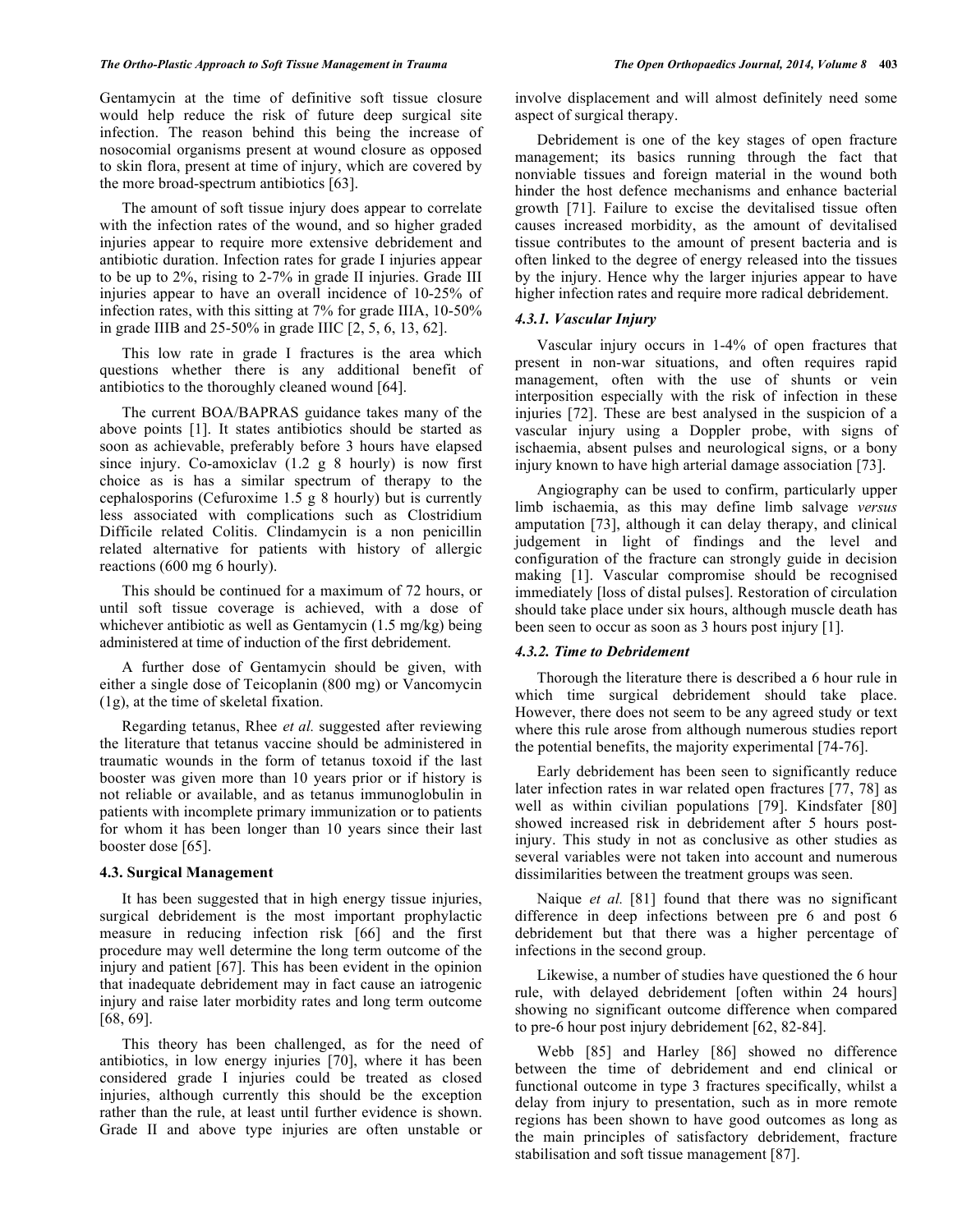Some studies have shown that the specific timing of debridement relates no correlation to quantitative bacterial counts [42, 88] whilst studies in children have shown no benefit in urgent debridement of the wound under 6 hours post injury, as long as intravenous antibiotics have been started [89]. In this study procedures occurring after the  $7<sup>th</sup>$ hour had similar long term complications to those operated on earlier, and the complication risk being more dependent on the grade of injury.

This is reflected in the suggestion that all open wounds should be explored in normal working hours, but within 24 hours of injury [1].

Immediate exploration is indicated in wounds grossly contaminated, devascularised distally, or those with evidence of compartment syndrome. The multiply injured patient should also be considered in this group [1].

#### *4.3.3. Irrigation*

Irrigation is used as an adjunct to aid the reduction in any bacterial load of a wound. Again an area of debate, many surgeons have shown benefit of using free flowing solutions and high pressure pulsatile lavage in cleaning the wound [90]. However, it also been suggested that high pressure pulsatile lavage can damage the viable soft tissues of the wound, including the healing bone [91], as well as driving foreign materials further into the wound [92, 93].

High pressure pulsatile lavage may be useful in removing large particulate debris and foreign matter. However, it may lead to a illogical rebound in the bacterial count of the wound, possibly due to the above factors [94].

Guidance by Crowley [90], based on literature available, suggested the use of normal saline without adjunctive solutions through low pressure irrigation methods, and is matched with current guideline from the BOA/BAPRAS [1].

Soap has been used as an adjunct, similar to povidoneiodine to help reduce any bacterial load of the wound. Conroy [47] and Anglen [48] showed no great benefit when comparing soap *vs* antibiotic and antiseptic solutions, and its use is not widespread due to concerns regarding potential cytotoxic properties. Likewise the use of additives, such as bacitracin, castile soap, and benzalkonium chloride, which do reduce the initial bacterial load, also appear to cause a later rebound bacterial count [94].

Tap water and normal saline solutions appear to have no great difference in terms of benefit in reducing bacterial load *in vitro* [95], although tap water consistently will grow pseudomonas when cultured in optimum conditions.

#### **4.4. Surgical Debridement**

Primary debridement should take place in a suitably sterile location. The fractured limb may benefit from a proximally based tourniquet especially when massive active blood loss is occurring or expected, although its use should be minimised to maximise tissue salvage, and prevent further ischaemia. Tourniquet use has been shown to increase the incidence of wound infection, more than likely due to worsening tissue hypoxia and acidosis [71, 96], but the benefits of a clearer working field, not covered in blood, may be of more benefit initially [1].

Cleansing of the wound and limb skin with soap and then a chlorhexidine scrub should occur, with povidone-iodine as an option. The use of hydrogen peroxide has been recommended to cleanse the area [97]. All foreign matter, as well as tissue whose viability is undetermined should be excised including muscle, bone, and the skin edges of the wound. This can aid exploration of the wound, although the finer structures of the limbs, nerves and tendons, are often found to be more resilient and should not be excised unless there non-viability is undoubted e.g. detached [15, 16]. If further wound opening, rather than excision is required, the fasciotomy lines should be used [1].

The actual amount of tissue to be excised is still a controversial point, with the only agreement being all nonviable tissue excised, although the definition of non-viable is not clear cut. Necrotic tissue should be radically excised [97], but tissue whose viability is questioned is a finer point, and may benefit from serial review of the wound and further debridement. This is key in degloving injuries where the amount of injury can be under-estimated [1].

Systematic exploration of each level of the wound, from superficial to deep, allows a reduction in any non-viable tissue being missed [1].

Wound edge debridement is often dependant on the surgeons experience [98, 99] and is often guided by the four C's which can be found in Table **3** [100,101].

**Table 3. Excision of devitalised tissue 'The 4 C's'.**

| Colour                    | Red (not pale or brown/black) |  |
|---------------------------|-------------------------------|--|
| Consistency               | Non-waxy                      |  |
| Contractility             | On being pinched              |  |
| <b>Capillary Bleeding</b> | On being incised/cut          |  |

Prophylactic fasciotomy should be performed in vascular injuries associated with open fractures and significant crush injuries. Acute compartment syndrome is a severe threat to limb survival and distal limb ischaemia. An open fracture does not equate to an open compartment and it is key to remember that these patients can still develop this complication [96] and a low threshold for performing the procedure should be followed [102].

This risk is exaggerated in the patient who can tell the surgeon symptoms are worsened and inter-compartmental pressures may be mandatory in the unconscious or anaesthetised patient with a swollen limb [1].

There is traditional agreement that it is better to leave a traumatic wound open after the initial debridement [10, 103] although there is now a shift to early closure which may reduce osteomyelitis and non-union rates, although these factors are dependant on a satisfactory wound debridement in the first instance [104-106].

Repeat, or serial, debridement should take place between 24 and 48 hours and be performed under general anaesthesia allowing a full examination of the wound. Once the wound is deemed satisfactorily clean, closure of the wound is advised with whichever technique is best indicated.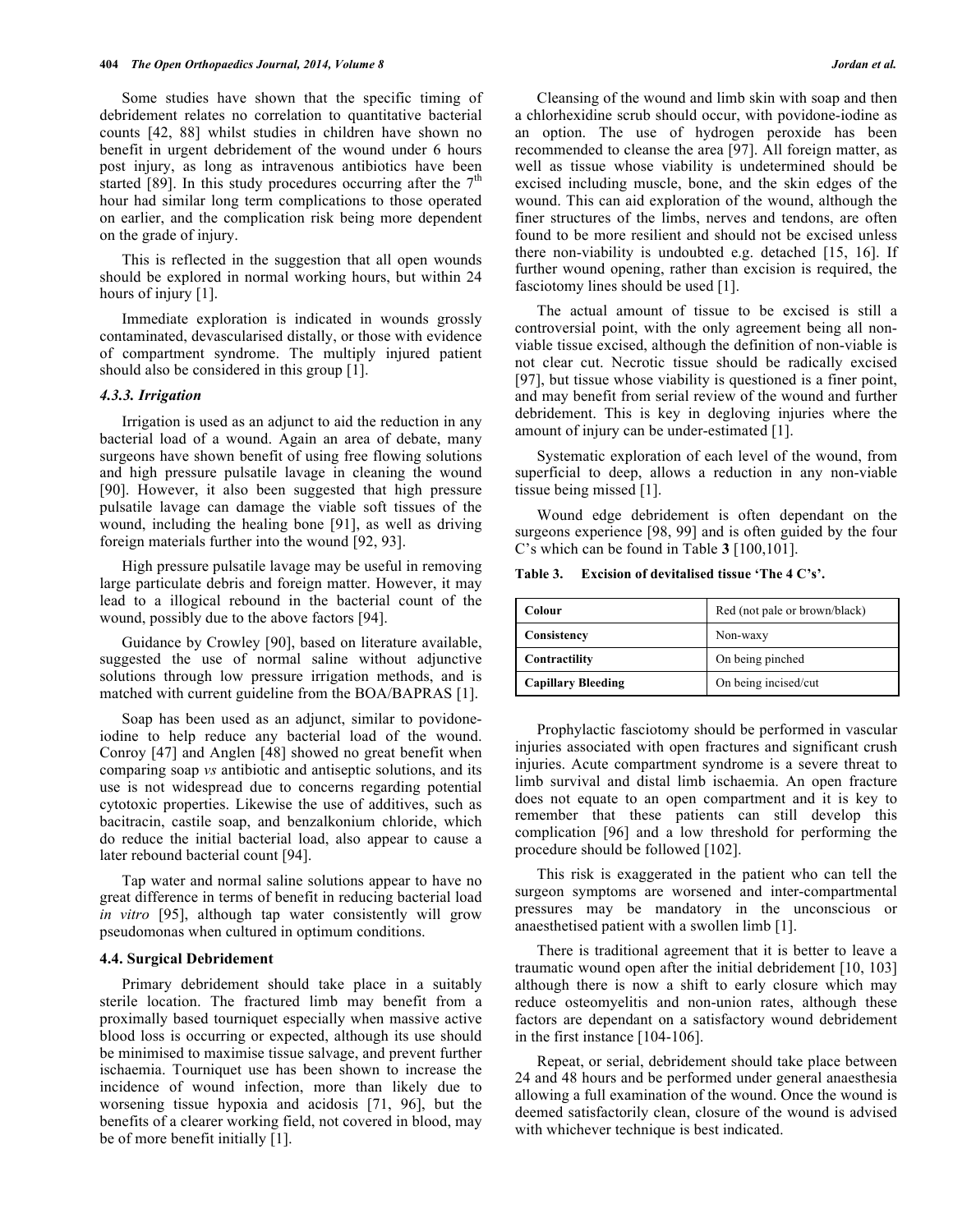The presence of granulation tissue at later debridement is an encouraging sign showing that a wound is capable of mounting a healing response on both local and systemic levels. It may help with tissue loss in terms of defect although long term wise it aids little with respect to flap coverage and ultimate function, potentially even causing functional impairment. As well as this, the formation of granulation tissue over the surface of necrotic muscle can obscure the true extent of any necrosis as well as harbouring bacteria. Its debridement should be considered throughout review of the wound [107].

#### *4.4.1. Surgical Debridement Adjuncts*

Bone that is present in the wound but potentially viable has also been reapplied to the injured site as a bone graft, and salvage techniques include washing in povidone-iodine, autoclaving and gentamycin soak with good results in a case study [108]. Currently bone that fails the 'tug test' should be excised [1].

Alongside this, several papers have assessed the use of laser Doppler flowmetry in the assessment of bone viability, with mixed results [109, 110].

Studies have also show relationships with the amount of oxygen in the tissues surrounding a fracture, stating higher concentrations around the injury site as compared to both the non-injured opposite limb and region of non-injury on the injured limb. This change is most evident during the first 4 days post injury and returns to normal by day 10, and may be able to be used as a predictor of complications [111, 112].

New studies are also looking at addition of Interleukin-12 as a way of reducing infection, particularly with nanocoating of any bone fixator used [113], as well as autologous platelet-rich plasma (PRP) gel [114].

## **5. POST EMERGENCY DEBRIDEMENT**

The options available after emergency debridement are to leave the wound open, to temporarily cover or definitively cover. Negative Pressure Wound Therapy (NWPT) has revolutionised this area is now commonly used as a temporary dressing aiding in reducing both morbidity and the need for further surgery.

#### **5.1. Negative Pressure Wound Therapy (NPWT)**

NWPT has gained universal appeal and appear to help in both the reduction of wound bacterial load, and the amount of tissue required for definitive coverage. It is suggested that NPWT increases local blood flow, reduces oedema and promotes healthy granulation tissue formation [115].

It has been documented in even helping reduce compartment syndrome pain and has even saved a limb from amputation [116,117].

The scope for NPWT use is changing year on year, with the use of dermal regeneration templates and cryo-preserved dermis, [118,119] but it is important NPWT is used as an adjunct for delayed wound closure and not used as an alternative to this or debridement [1, 120-122].

NWPT should be used in any wound that is left open following debridement until definitive surgery is performed [1].

### **5.2. Bone Fixation and Soft Tissue Coverage**

Definitive therapy in terms of bone fixation as well as soft tissue coverage reduces overall infection rates as well as long term morbidity. Adequate reduction and realignment of the limb allows normalising of landmarks and there is much debate over internal *versus* external fixation. Whichever is chosen should minimise further soft tissue trauma, allow further debridement or assessment of the wound and closure as require. External fixation has been the preferred choice as it is quick and less invasive, although it does have additional risks such as joint stiffness and pin-site infections [123-126].

Delayed definitive soft tissue coverage is now the accepted choice worldwide, with immediate wound closure the exception. The definition of early *versus* delayed coverage however, is not a set standard. The urgency of soft tissue cover, especially in grade III injuries suggested by Godina [97] in 1986 [within 72 hours of injury] has been shown to be less required as debridement, antibiotic therapy and wound care has improved [127]. Although the 'fix and flap' technique where immediate fracture fixation, debridement and flap coverage has been observed with results not dissimilar to delayed procedures [115,128].

Definitive soft tissue coverage should be aimed for within 7 days, and studies have shown this to improve long term morbidity in terms of infection rates, bone non-union time and rate of union in comparison with further delay [129], although this should be done dependant on the adequately skilled surgical team availability, the patient's condition and the ability to adequately consent the patient for long term morbidity. This is also dependant on the grade of injury, as grade I and even II injuries may be closed primarily [130].

If amputation is indicated, studies have shown the use of the amputated limb as a donor site for the new flap is possible and helps to reduce the remaining burden on the patient, and this if often best performed at first debridement by the suitable orthoplastic team [131].

# **6. PATIENT FACTORS**

It has been commented that the injured patient must be assessed in terms not just relating to an open fracture wound. Outcome of open fractures has been linked to several preinjury morbidities and this should be highlighted and taken into account before a definitive therapy is chosen.

The management protocol described above unfortunately does not always improve morbidity in the open fracture patient. Patient condition is a key factor, with diabetes increasing the risk of infection and subsequently changing the definitive management, often resulting in amputation to the more distal injury [132].

The general nutritional state of the patient is important, as open fractures with or without multiple traumas increases the physiological burden on the body, and poor nutrition and physical stores will reduce the host immunity as well as increase the healing process time. Smoking has a similar input, often resulting in increased infections, delayed union rates and definitive cover failure [133,134].

Likewise, HIV infection has been shown to increase the risk of infection and may alter the ultimate decision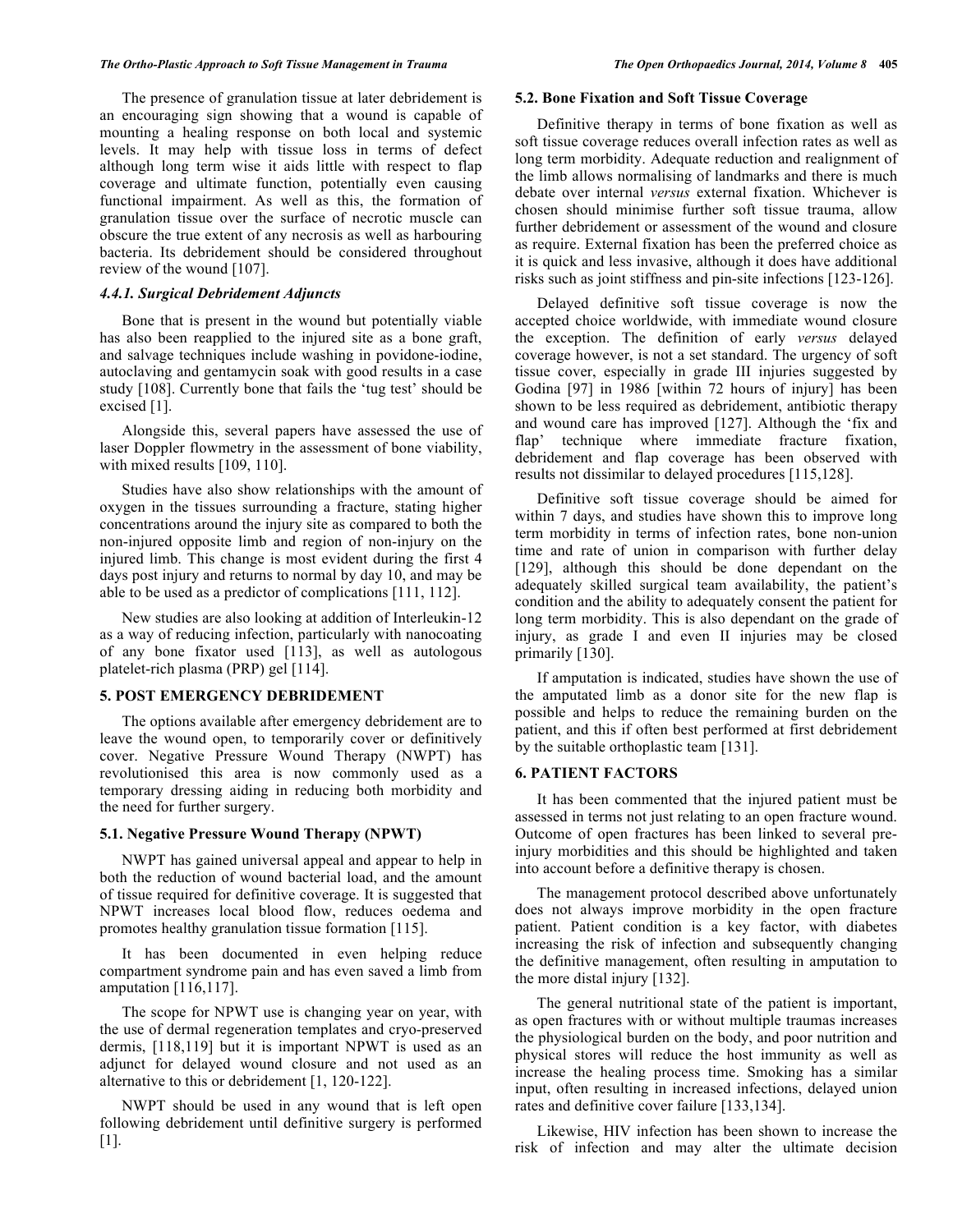regarding type and timing of soft tissue and bone fixation [135].

#### **CONCLUSION**

Open fractures continue to be a source of debate. Their occurrence will often be seen, more so in wartime situations, but also in urban and rural situations. Although each injury is often different in site and cause they should all be managed in a clear, structured way so that the potential life-altering complications can be kept to a minimum. This structured approach, currently is best described by the BOA/BAPRAS guideline which are well defined by the two surgical associations most present in their management. These guidelines should be followed in the majority of injuries including children who should be treated, in terms of debridement, as in the recommendations for adults [1]. The basics suggested (assessment, antibiotics and debridement) appear to be the mainstay of therapy although there is the possibility of new suggestions and adjuncts which may revolutionise the therapy of open fractures, such as the now common addition of NWPT. It must be remembered that each of these injuries although may fit into a certain classification, are related to an individual and their pre-injury morbidity as well as social, psychological and end physical needs will always play an important part in their management.

# **CONFLICT OF INTEREST**

The authors confirm that this article content has no conflict of interest.

#### **ACKNOWLEDGEMENTS**

Declared none.

#### **REFERENCES**

- [1] Standards for the management of open fractures of the lower limb, a short guide. Guidelines Ed 1, Sept 2009. British Orthopaedic Association, British Association of Plastic Reconstructive and Aesthetic Surgeons. http: //www.bapras.org.uk/page.asp?id=724 accessed July 15, 2012
- [2] Rittmann WW, Schibli M, Matter P, Allgower M. Open fractures. Long-term results in 200 consecutive cases. Clin Orthop Relat Res 1979; 138: 132-40.
- [3] Harry LE, Sandison A, Pearse MF, Paleolog EM, Nanchahal J. Comparison of the vascularity of fasciocutaneous tissue and muscle for coverage of open tibial fractures. Plast Reconstr Surg 2009; 124(4): 1211-9.
- [4] Court-Brown CM, Rimmer S, Prakash U, McQueen MM. The epidemiology of open long bone fractures. InJury 1998; 29(7): 529-34.
- [5] Gustilo RB, Gruninger RP, Davis T. Classification of type III (severe) open fractures relative to treatment and results. Orthopedics 1987; 10: 1781-8.
- [6] Gustilo RB, Mendoza RM, Williams DN. Problems in management of type III (severe) open fractures: a new classification of type III open fractures. J Trauma 1984; 24: 742-6.
- [7] Turen CH, DiStasio AJ. Treatment of grade IIIB and grade IIIC open tibial fractures. Orthop Clin North Am 1994; 25: 561-71.
- [8] Esterhai JL Jr, Queenan J. Management of soft tissue wounds associated with type III open fractures. Orthop Clin North Am1991; 22: 427-32.
- [9] Burgess AR, Poka A, Brumback RJ, Bosse MJ. Management of open grade III tibial fractures. Orthop Clin North Am1987; 18: 85-93.
- [10] Gustilo RB, Merkow RL, Templeman D. The management of open fractures. J Bone Joint Surg Am 1990; 72: 299-304.
- [11] Brumback RJ, Ellison PS Jr, Poka A, Lakatos R, Bathon GH, Burgess AR. Intramedullary nailing of open fractures of femoral shaft. J Bone Joint Surg Am 1989; 71: 1324-31.
- fractures. Clin Orthop Relat Res 1983; 178: 31-5.
- [13] Gustilo RB, Anderson JT. Prevention of infection in the treatment of one thousand and twenty-five open fractures of long bones: retrospective and prospective analyses. J Bone Joint Surg Am 1976; 58: 453-8.
- [14] American College of Surgeons Committee on Trauma: Resources for Optimal Care of the InJured Patient. Available at http: //www.facs.org/trauma/atls/index.html [Accessed July 10, 2012].
- [15] Bumbasarevic M, Lesic A, Mitkovic M, Bumbasarevic V. Treatment of blast Injuries of the extremity. J Am Acad Orthop Surg 2006; 14: 577- 81.
- [16] Has B, Kvolik S, Kristek J, Habek D. Intact radial and median nerve after open third degree distal fracture of the humerus. Coll Antropol 2006; 30(2): 447-50.
- [17] Kragh JF, O Neill ML, Beebe DF, Fox CJ, Beekeley AC, Cain JS, Parsons DL, Mabry RL, Blackbourne LH. Survey of the indications for use of emergency tourniquets. J Spec Oper Med 2011; 11(1): 30-8.
- [18] Gilmore OJ, Sanderson PJ. Prophylactic interparietal povidone-iodine in abdominal surgery. Br J Surg 1975 62: 792-9.
- [19] Lineaweaver W, McMorris S, Soucy D, Howard R. Cellular and bacterial toxicities of topical antimicrobials. Plast Reconstr Surg 1985; 75(3): 394-6
- [20] Rogers DM, Blouin GS, O'Leary JP, Povidone-iodine wound irrigation and wound sepsis. Surg Gynecol Obstet 1983; 157: 426-30.
- [21] Brumback RJ, Jones AL. Interobserver agreement in the classification of open fractures of the tibia: the results of a survey of two hundred and forty-five orthopaedic surgeons. J Bone Joint Surg (Am) 1994; 76-A: 1162-6.
- [22] Cross WW, Swiontkowski M. Treatment principles in the management of open fractures. Indian J Orthop 2008; 42(4): 377-86.
- [23] Durrant CA, Mackay SP. Orthoplastic classification systems: the good, the bad, and the ungainly. Ann Plast Surg 2011; 66(1): 9-12.
- [24] Ruedi TP, Buckley RE, Moran CG. AO Principles of Fracture Management, Vol 1-Principles. 2<sup>nd</sup> Exp Ed. AO Publishing 2007; pp. 91-111.
- [25] Byrd HS, Spicer TE, Cierny G. 3rd Management of open tibial fractures. Plast Reconstr Surg 1985; 76(5): 719-28.
- [26] Bosse MJ, MacKenzie EJ, Kellam JF, *et al*. A prospective evaluation of the clinical utility of the lower-extremity injury-severity scores. J Bone Joint Surg Am 2001; 83(1): 3-14.
- [27] Gregory RT, Gould RJ, Peclet M, *et al*. The mangled extremity syndrome (M.E.S.): a severity grading system for multisystem injury of the extremity. J Trauma 1985; 25(12): 1147-50.
- [28] Johansen K, Daines M, Howey T, *et al*. Objective criteria accurately predicts amputation following lower extremity trauma. J Trauma 1990; 30: 568-73.
- [29] Helfet DL, Howey T, Sanders R, Johansen. Limb salvage *versus* amputation. Preliminary results of the Mangled Extremity Severity Score. Clin Orthop Relat Res 1990; (256): 80-6.
- [30] Howe Jr HR, Poole Jr GV, Hansen Jr ST, *et al*. Salvage of lower extremities following combined orthopaedic and vascular trauma: A predictive salvage index. Am Surg 1987; 53: 205-8.
- [31] Russell WL, Sailors DM, Whittle TB, *et al*. Limb salvage *versus* traumatic amputation: A decision based on a seven-part predictive index. Ann Surg 1991; 213: 473-81.
- [32] McNamara MG, Heckman JD, Corley FG. Severe open fractures of the lower extremity: A retrospective evaluation of the Mangled Extremity Severity Score (MESS). J Orthop Trauma 1994; 8: 81-7.
- [33] Zalavras CG, Marcus RE, Levin LS, Patzakis MJ. Management of open fractures and subsequent complications. J Bone Joint Surg Am 2007. 89; 883-95.
- [34] Patzakis MJ, Harvey JP Jr, Ivler D. The role of antibiotics in the management of open fractures. J Bone Joint Surg Am 1974; 56: 532-41.
- [35] 35 Gosselin RA, Roberts I, Gillespie WJ. Antibiotics for preventing infection in open limb fractures. Cochrane Database Syst Rev 1: 2004; CD003764.
- [36] Sochen JE. Orthopedic wounds. Am J Surg 1994; 167(1A): 52S-4; discussion 54S-5.
- [37] Cooney WP 3rd, Fitzgerald RH Jr, Dobyns JH, Washington JA 2nd. Quantitative wound cultures in upper extremity trauma. J Trauma 1982; 22: 112-7.
- [38] Lee J. Efficacy of cultures in the management of open fractures. Clin Orthop Relat Res 1997; 339: 71-5.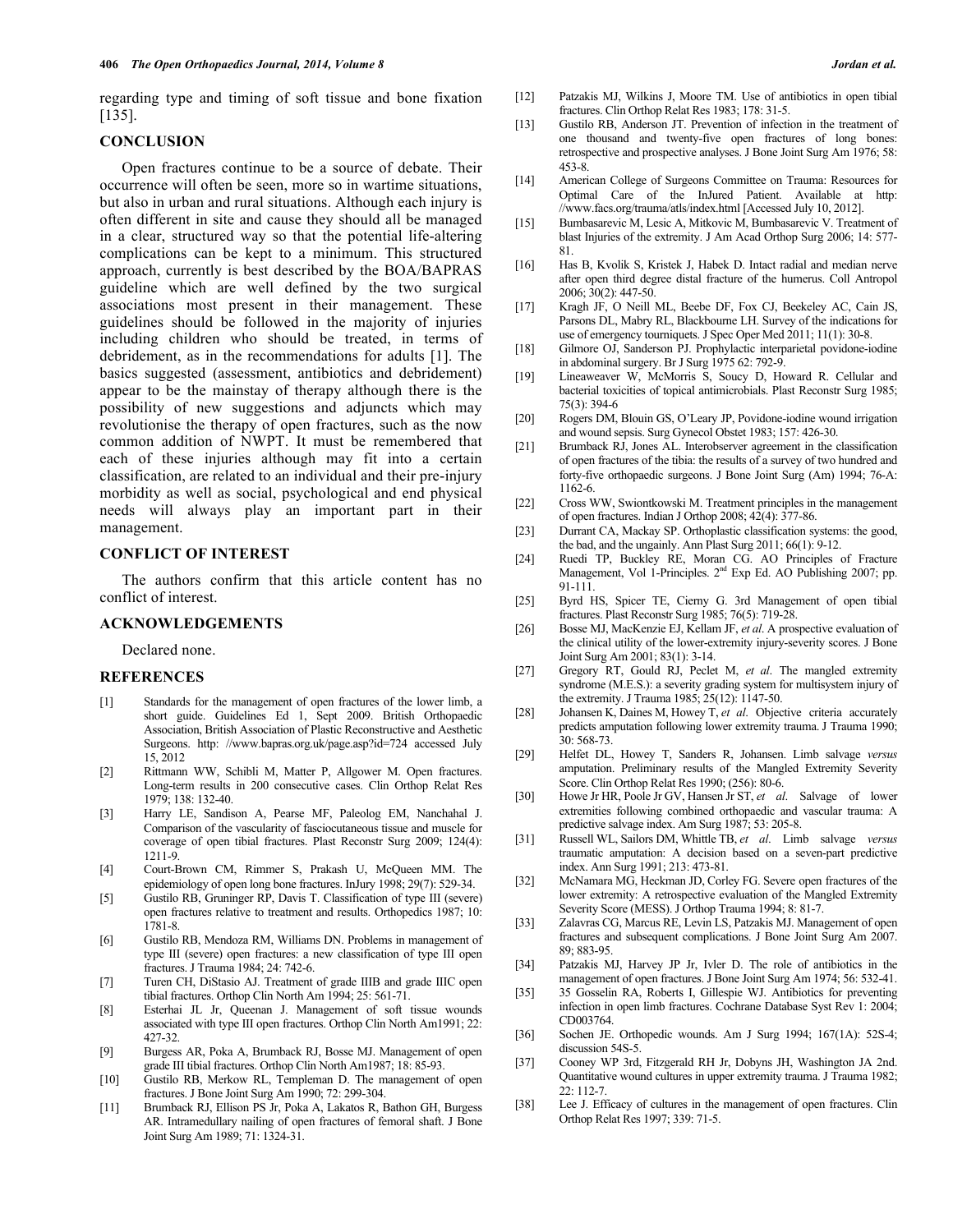- [39] D'Souza A, Rajagopalan N, Amaravati RS. The use of qualitative cultures for detecting infection in open tibial fractures. J Orthop Surg 2008; 16(2): 175-8.
- [40] Sen RK, Murthy NR, Gill SS, Nagi ON. Bacterial load in tissues and its predictive value for infection in open fractures. J Orthop Surg (Hong Kong) 2000; 8: 1-5.
- [41] Moore TJ, Mauney C, Barron J. The use of quantitative bacterial counts in open fractures. Clin Orthop Relat Res 1989; (248): 227-30.
- [42] Wilkins J, Patzakis M. Choice and duration of antibiotics in open fractures. Orthop Clin North Am 1991; 22: 433-7.
- [43] Bergman BR. Antibiotic prophylaxis in open and closed fractures: a controlled clinical trial. Acta Orthop Scand 1982; 53(1): 57-62.
- [44] Gustilo RB. Use of antimicrobials in the management of open fractures. Arch Surg 1979; 114(7): 805-8.
- [45] Bischoff M, Beck A, Frei P, Bischoff G. Pharmacokinetics of cefuroxime in traumatic wound secretion and antibacterial activity under vacuum therapy. J Chemother 2010; 22(2): 92-7.
- [46] Rosenstein BD, Wilson FC, Funderburk CH. The use of bacitracin irrigation to prevent infection in postoperative skeletal wounds: An experimental study. J Bone Joint Surg Am 1989; 71: 427-30.
- [47] Conroy BP, Anglen JO, Simpson WA, *et al*. Comparison of castle soap, benzalkonium chloride, and bacitracin as irrigation solutions for complex contaminated orthopaedic wounds. J Orthop Trauma 1989; 13: 332-7.
- [48] Anglen JO. Comparison of soap and antibiotic solutions for irrigation of lower-limb open fracture wounds. A prospective, randomized study. J Bone Joint Surg Am 2005; 87(7): 1415-22.
- [49] Anglen JO. Wound irrigation in musculoskeletal injury. J Acad Orthop Surg 2001; 9: 219-26.
- [50] Seligson D, Ostermann PA, Henry SL, Wolley T. The management of open fractures associated with arterial inJury requiring vascular repair. J Trauma 1994; 37(6): 938-40.
- [51] Seligson D, Henry SL. Treatment of compound fractures. Am J Surg 1991; 161(6): 693-701.
- [52] Prasam ML, Zych G, Ostermann PA. Am Wound management for severe open fractures: use of antibiotic bead pouches and vacuumassisted closure. J Orthop (Belle Mead NJ) 2009; 38(11): 559-63.
- [53] Bowyer GW. Antibiotic impregnated beads in open fractures. A report on the technique and possible applications in military surgery. J R Army Med Corps 1993; 139(3): 100-4.
- [54] Zalavras CG, Patzakis MJ, Holtom PD, Sherman R. Management of open fractures. Infect Dis Clin North Am 2005; 19(4): 915-29.
- [55] Antrum RM, Solomkin JS. A review of antibiotic prophylaxis for open fractures. Orthop Rev 1987; 16(4): 246-54.
- [56] Tscherne H. The management of open fractures. In: Tscherne H, Gotzen L, eds. Fractures with soft tissue injuries. Berlin: Springer-Verlag 1984; pp. 10-3257.
- [57] Sanders R, Swiontkowski M, Nunley J, Spiegel P. The management of fractures with soft-tissue disruptions. J Bone Joint Surg Am 1993; 75- A: 778-89.
- [58] Hughes SP, Strachan E, Miles R, Williams AH. Teicoplanin in open fractures: a preliminary report. Eur J Surg Suppl 1992; (567): 15-7.
- [59] Patzakis MJ, Wilkins J, Moore TM. Considerations in reducing the infection rate in open tibial fractures. Clin Orthop 1983; 178: 36-41
- [60] Olson SA. Open fractures of the tibial shaft: current treatment. J Bone Joint Surg Am 1996; 78-A: 1428-37.
- [61] Lawrence RM, Hoeprich PD, Huston AC, Benson DR, Riggins RS. Quantitative microbiology of traumatic orthopaedic wounds. J Clin Microbiol 1978; 8(6): 673-5.
- [62] Patzakis MJ, Wilkins J. Factors influencing infection rate in open fracture wounds. Clin Orthop Relat Res 1989; 243: 36-40.
- [63] Glass GE, Barrett SP, Sanderson F, Pearse MF, Nanchalal. The microbiological basis for a revised antibiotic regimen in high-energy tibial fractures: preventing deep infections by nosocomial organisms. J Plast Reconstr Aesthet Surg 2011; 64(3): 375-80.
- [64] Stevenson J, McMaughton G, Riley J. The use of prophylactic flucloxacillin in treatment of open fractures of the distal phalanx within an accident and emergency department: a double-blind randomized placebo-controlled trial. J Hand Surg Br 2003; 28(5): 388-94.
- [65] Rhee P, Nunley MK, Demetriades D, Velmahos G, Doucet JJ. Tetanus and trauma: a review and recommendations. J Trauma 2005; 58(5): 1082-8.
- [66] Covey DC. Blast and fragment injuries of the musculoskeletal system. J Bone Joint Surg Am 2002; 84: 1221-34.
- [67] Lerner A, Reis D, Soudry M. Severe injuries to the limbs. Staged treatment. Springer. Berlin Heidelberg 2007.
- [68] Swiontkowsky M. Criteria for bone debridement in massive lower limb trauma. Clin Orthop 1989; 243: 41-7.
- [69] Bielawski J, Sygnatowicz. Is posttraumatic osteomyelitis of iatrogenic nature? Chir Narzadow Ruchu Ortop Pol 1998; 63(4): 353-61.
- [70] Yang EC, Eisler J. Treatment of isolated type I open fractures: Is emergent operative debridement necessary? Clin Orthop Relat Res 2003; 410: 289-94.
- [71] Zalavras CG, Patzakis MJ. Open fractures: evaluation and management. J Am Acad Orthop Surg 2003; 11: 212-9.
- [72] Gabel G, Pyrc J Hinterseher I, Zwipp H, Saeger HD, Bergert H. Arterial injuries combined with open fractures--management and therapy. Zentralbl Chir 2009; 134(4): 292-7.
- [73] Schlickewei W, Kuner EH, Mullaji AB, Gotze B. Upper and lower limb fractures with concomitant arterial injury. J Bone Joint Surg Br 1992; 74(2): 181-8.
- [74] Gregory P, Sanders R. The management of severe fractures of the lower extremities. Clin Orthop 1995; 318: 95-105.
- [75] Robson MC, Duke WF, Krizek TJ. Rapid bacterial screening in the treatment of civilian wounds. J Surg Red 1973; 14: 426-30.
- [76] Friedrich P. Die Aseptische Versorgung frischer Wundern. Arch Klin Chir 1898; 57: 240-88.
- [77] Jacob E, Erpekling JM, Murphy KP. A retrospective analysis of open fractures sustained by U.S. Military personnel during operation Just Cause. Mil Med 1992; 157: 552-6.
- [78] Lerner A, Fodor L Soudry M; Is staged external fixation a valuable strategy for war injuries to the limbs? Curr Orthop Relat Res 2006; 448: 217-24.
- [79] Yokoyama K, Itoman M, Uchino M, Fukushima K, Nitta H, KoJima Y. Immediate *versus* delayed intramedullary nailing for open fractures of the tibial shaft: a multivariate analysis of factors affecting deep infection and fracture healing. Indian J Orthop 2008; 42(4): 410-9.
- [80] Kindsfater K, Jonassen EA. Osteomyelitis in grade II and grade III open tibia fractures with late debridement. J Orthop Trauma 1995; 9: 121-7.
- [81] Naique SB, Pearse M, Nanchahal J. Management of severe open tibial fractures: the need for combined orthopaedic and plastic surgical treatment in specialist centres. J Bone Joint Surg Br 2006; 88(3): 351-7.
- [82] Singh J, Rambani R, Hashim Z, Raman R, Sharma HK. The relationship between time to surgical debridement and incidence of infection in grade III open fractures. Strategies Trauma Limb Reconstr 2012; 7(1): 33-7.
- [83] Bednar DA, Parikh J. Effect of time delay from injury to primary management on the incidence of deep infection after open fractures of lower extremities caused by blunt trauma in adults. J Orthop Trauma 1993; 7: 532-5.
- [84] Pollak AN, Jones AL, Castillo RC, Bosse MJ, *et al*. LEAP Study Group. The relationship between time to surgical debridement and incidence of infection after open high-energy lower extremity trauma. J Bone Joint Surg Am 2010; 92(1): 7-15.
- [85] Webb LX, Boss MJ, Castillo RC, Macme zie EJ. LEAP Study Group. Analysis of surgeon-controlled variables in the treatment of limbthreatening type-III open tibial diaphyseal fractures. J Bone Joint Surg Am 2007; 89(5): 923-8.
- [86] Harley BJ, Beaupre LA, Jones CA, *et al*. The effect of time to definitive treatment on the rate of non-union and infection in open fractures. J Orthop Trauma 2002; 16: 484-90.
- [87] Ashford RU, Mehta JA, Cripps R. Delayed presentation is no barrier to satisfactory outcome in the management of open tibial fractures. Injury 2004; 35(4): 411-6.
- [88] Moore TJ, Mauney C, Barron J. The use of quantitative bacterial counts in open fractures. Clin Orthop Relat Res1989; 248: 227-30.
- [89] Skaggs DL, Friend L, Alman B, *et al*. The effect of surgical delay on acute infection following 554 open fractures in children. J Bone Jt Surg Am 2005; 87(1): 8-12.
- [90] Crowley DJ, Kanakaris NK, Giannoudis PV. Irrigation of the wounds in open fractures. J Orthop Trauma 2007; 89(5): 580-5.
- [91] Dirschl DR, Duff GP, Dahners LE, Edin M, Rahn BA, Miclau T. High pressure pulsatile lavage irrigation of intraarticular fractures: effects on fracture healing. Orthop Trauma 1998; 12(7): 460-3.
- [92] Hassinger SM, Harding G. High-pressure pulsatile lavage propagates bacteria into soft tissue. Clin Orthop Relat Res 2005; 439: 27-31.
- [93] Draeger RW, Dahners LE. Traumatic wound debridement. A comparison of irrigation methods. J Orthop Trauma 2006; 20: 83-8.
- [94] Owens BD, White DW, Wenke JC. Comparison of irrigation solutions and devices in a contaminated musculoskeletal wound survival model. J Bone Joint Surg Am 2009; 91(1): 92-8.